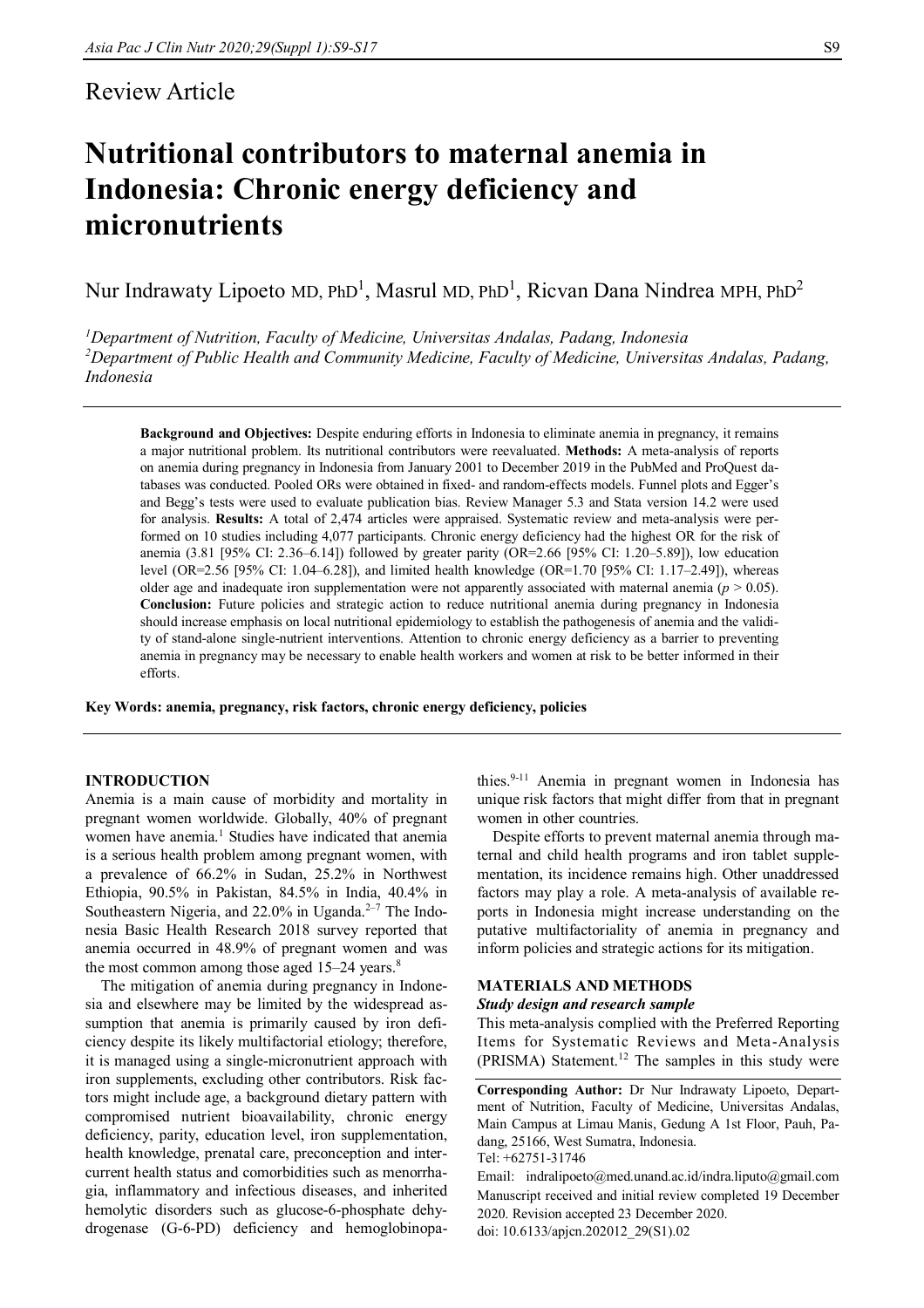research articles published from January 2001 to December 2019 in the PubMed and ProQuest online databases. In each study, we identified risk factors for maternal anemia in Indonesia.

# *Operational definitions*

Independent variables in this study were risk factors for maternal anemia, and the dependent variable was maternal anemia. Chronic energy deficiency was defined as a measured mid upper arm circumference of <23.5 cm.

# *Research procedure*

First, data were collected from published research articles that identified the risk factors for maternal anemia in Indonesia in the PubMed and ProQuest online databases (Figure 1).

The following keywords were used to search titles and abstracts in the literature: ("risk factors" OR "determinant factors") AND ("anemia") AND ("Indonesia"). A total of 2,474 articles were identified by searching the titles, abstracts, and full text of articles.

Articles were excluded if (a) maternal anemia was not an outcome, (b) they were not cross-sectional studies, or (c) they included insufficient data for extraction.

# *Data collection technique*

Data were collected in an online search. The collected data were limited to articles published in English and In-

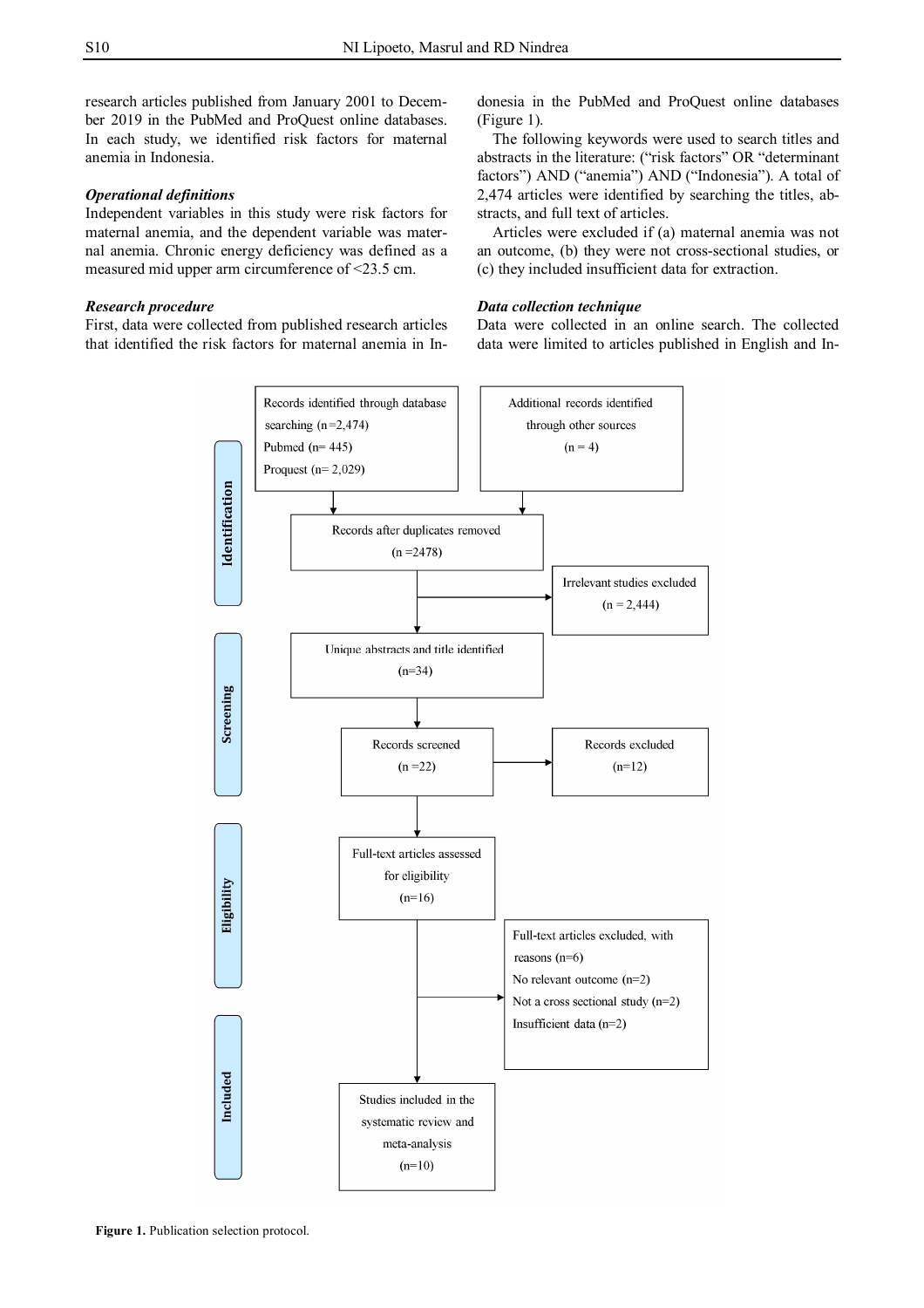donesian that presented original research. The publication dates of articles were limited to January 2001–December 2019. Research participants were limited to humans only. Unique articles with conceivably significant titles were inspected, whereas insignificant articles were excluded. The full text of possibly significant unique articles was evaluated, after which nonessential articles were excluded. Inclusion criteria were research articles on risk factors for maternal anemia in Indonesia with a cross-sectional and observational analytical study design. Articles were excluded if (a) the inclusion criteria were non fulfilled, (b) their full text was unavailable, or (c) data provided in text were insufficient for extraction. The original author name, study location, study type, number of samples, and risk factors were also collected from the articles.

Information from all articles that fulfilled the inclusion criteria per a standardized protocol was carefully extracted by two investigators, and contradictions were settled by three different investigators. The Newcastle–Ottawa Quality Assessment Scale (NOS) was used to evaluate the quality of research articles. Articles were categorized as having poor (scores of  $(0-3)$ , moderate (scores of  $(4-6)$ , or high quality (scores of 7–9).<sup>13</sup>

#### *Data analysis*

Data analysis was conducted to obtain the pooled and combined ORs of collected articles. ORs with 95% CIs were utilized to pool results. These tests revealed articles with the minimum statistical power and small sample sizes that had significant heterogeneity  $(I^2 > 50\%)$ . Articles with significant heterogeneity were assessed using a random-effects model, and those with homogeneity were assessed using a fixed-effects model. Review Manager 5.3 was used for data analysis. Publication bias was assessed using Egger's and Begg's tests and graphed on funnel plots. A two-tailed  $p$  value of <0.05 indicated significant publication bias. Stata version 14.2 was used to analyze publication bias.

#### **RESULTS**

Table 1 lists the results of the analysis of 10 studies including 4,077 pregnant Indonesian women evaluated for presumed maternal anemia and its potential risk factors. Covariates included older age, limited education, limited knowledge, inadequate iron supplementation, greater parity, and chronic energy deficiency.

As illustrated in Figure 2, chronic energy deficiency had the highest OR (OR=3.81 [95% CI 2.36–6.14]), followed by greater parity (OR=2.66 [95% CI 1.20–5.89]), limited education (OR=2.56 [95% CI 1.04–6.28]), and limited knowledge (OR=1.70 [95% CI 1.17–2.49]). Older age and inadequate iron supplementation were not associated with maternal anemia (*p*>0.05). Older age, limited education, inadequate iron supplementation, and greater parity exhibited heterogeneity in terms of the risk of maternal anemia (*p*heterogeneity <0.05; *I* <sup>2</sup> >50%), indicating variation in research on maternal anemia. Limited knowledge and chronic energy deficiency exhibited homogeneity in research on anemia (*p*heterogeneity >0.05; *I*<sup>2</sup> <50%); therefore, in population-level analyses, the results regarding these risk factors were consistent despite differences in time, place, and conditions.

Figure 3 indicates the heterogeneity of older age, limited education, inadequate iron supplementation, and greater parity in research on maternal anemia because the plot is asymmetrical about the vertical line. However, the funnel plots confirmed that limited knowledge and chronic energy deficiency were homogeneous in research on maternal anemia because the plot was symmetrical about the vertical line.

Figure 4 presents publication bias among studies on risk factors for iron-deficiency maternal anemia in Indonesia. These funnel plots were then tested using Egger's and Begg's tests (Table 2).

Table 2 indicates that Egger's and Begg's tests revealed no significant publication bias in included studies (*p*>0.05)*.*

#### **DISCUSSION**

Among the prospective determinants of anemia during pregnancy in Indonesia, chronic energy deficiency had the highest OR, followed by greater parity, limited education, and limited knowledge. The Indonesian Ministry of Health has supported iron tablet distribution to pregnant mothers for generations. Baseline Health Research<sup>24,25</sup> reports have considered these efforts to be successful when more than 80% of mothers receive 90 iron tablets in the final trimester, but some studies have indicated that compliance with tablet consumption is low.<sup>26,27</sup>

# *Current situation of maternal nutritional anemia in Indonesia*

The results of this study demonstrated the situation of iron-deficiency anemia in pregnant women in Indonesia. Systematic reviews and meta-analyses have revealed problems of low knowledge among pregnant women on maternal anemia in terms of its impact and prevention as well as chronic energy deficiency.

Limited knowledge among pregnant women on anemia prevention is evident in Indonesian Basic Health Research reports, which have demonstrated that approximately 40% of pregnant women receive information on pregnancy complications and 60% receive iron tablets usage services. Nevertheless, not all pregnant women who receive iron tablets consume them correctly, and more than 90% of pregnant women are not reached. $24,25$ Moreover, iron deficiency may or may not be a cause of their anemia. Women are held accountable for managing and preventing maternal anemia even though its epidemiology and pathogenesis are inadequately understood and presumptive. The extent to which a woman's diet is sufficient, whether her iron bioavailability is questionable, and whether nutrient loss or comorbidities are present remain largely unknown, if not ignored. In reality, women in the reproductive age group and preconceptionally are ill prepared in nutritional health. They also have compromised intrapartum support services because of the narrow assessment of nutritional and nonnutritional risks.

Chronic energy deficiency in pregnant women may result from low awareness of the importance of dietary quantity and quality during pregnancy.<sup>27</sup> In the first trimester, pregnant women often experience nausea or vomiting with decreased food consumption, meaning that the needs of the mother and fetus are not met.<sup>29,30</sup> A study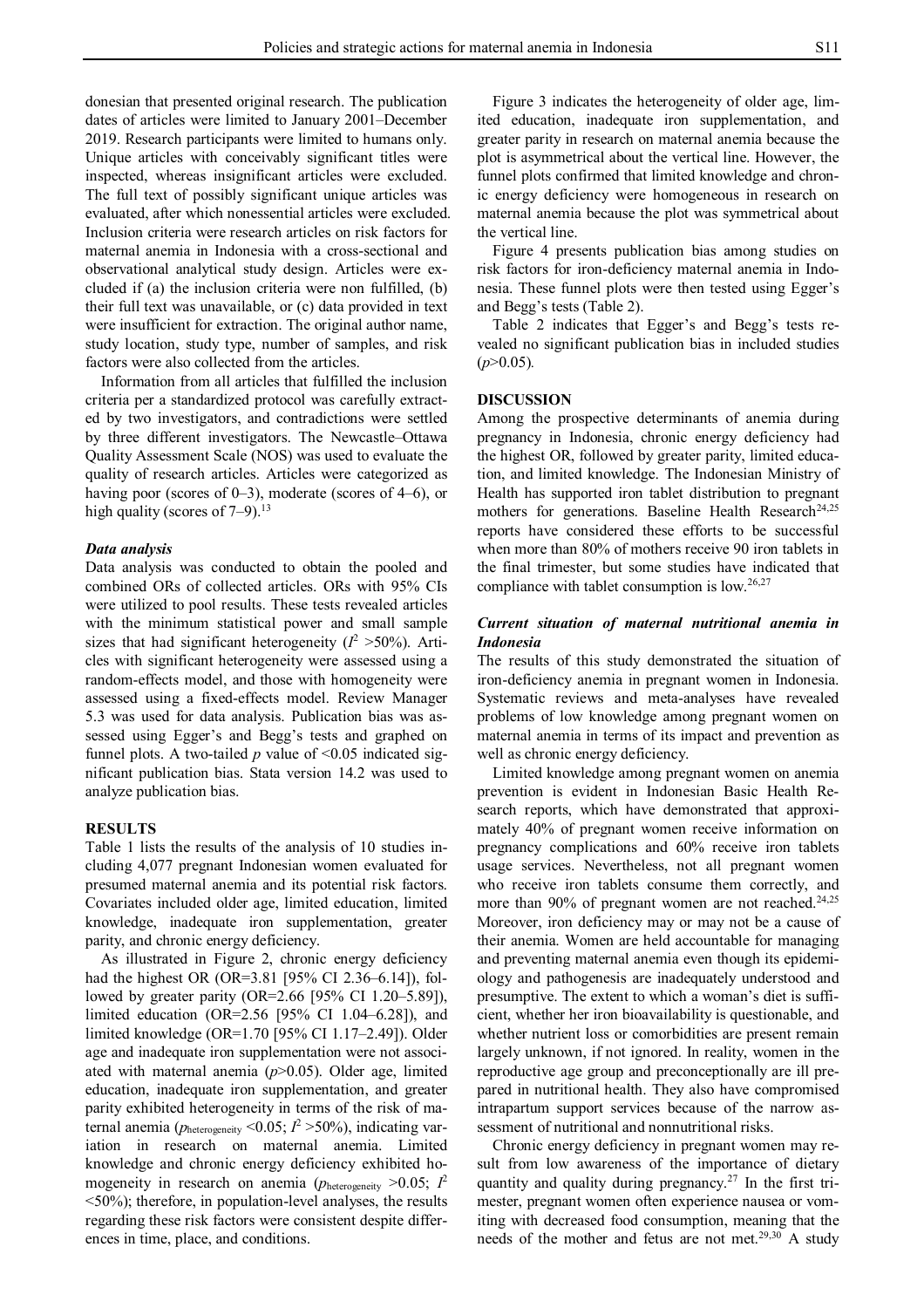|  |  |  |  |  | <b>Table 1.</b> Systematic review of risk factors for maternal anemia in Indonesia |
|--|--|--|--|--|------------------------------------------------------------------------------------|
|  |  |  |  |  |                                                                                    |

| First author                  | Region                   | Study type            | Patients characteristic                                                  | Sample size | Risk factors                                                                                   | Anemia parameter    | Iron deficiency                           | <b>NOS</b> |
|-------------------------------|--------------------------|-----------------------|--------------------------------------------------------------------------|-------------|------------------------------------------------------------------------------------------------|---------------------|-------------------------------------------|------------|
| Aji et al <sup>13</sup>       | Padang                   | Cross sectional study | Women in early pregnancy                                                 | 176         | Socioeconomic,<br>knowledge, Pre-pregnancy<br>BMI status, Fe tablets con-<br>sumption          | $Hb < 11$ g/dL      | N/A                                       | $\tau$     |
| Seu et al $^{14}$             | Kupang, West Timor       | Cross sectional study | Pregnant women who<br>visited antenatal care in<br><b>PHC</b> Facilities | 102         | Underweight/ chronic<br>energy deficiency                                                      | Hb $\leq$ 10.5 g/dL | Shine and Lal index<br>$(SLI) \geq 1,530$ | 7          |
| Diana et al $15$              | Madura                   | Cross sectional study | Anemic pregnant women                                                    | 252         | Dietary diversity                                                                              | $Hb < 10$ g/dL      | N/A                                       | 7          |
| Lestari et al $16$            | North Sumatera           | Cross sectional study | Not available                                                            | 140         | Knowledge, parity and<br>chronic energy deficiency                                             | $Hb < 11$ g/dL      | N/A                                       |            |
| Ani et al $17$                | Bali                     | Cross sectional study | Women with a year<br>postpartum period                                   | 163         | Parity, chronic energy<br>deficiency                                                           | $Hb < 11$ g/dL      | N/A                                       | 7          |
| Lisfi et al $18$              | Padang                   | Cross sectional study | Mother's third trimester<br>of pregnancy                                 | 44          | Fe tablets consumption                                                                         | $Hb < 11$ g/dL      | N/A                                       | 6          |
| Mariza <sup>19</sup>          | Lampung                  | Cross sectional study | Pregnant women who<br>visited independent<br>Midwifery                   | 102         | Level of education, social<br>and economic                                                     | $Hb < 11$ g/dL      | N/A                                       |            |
| Opitasari et al <sup>20</sup> | Two hospitals in Jakarta | Cross sectional study | Mother's third trimester<br>of pregnancy                                 | 1,202       | Parity, age                                                                                    | $Hb < 11$ g/dL      | N/A                                       |            |
| Ristica et al <sup>21</sup>   | Pekanbaru                | Cross sectional study | Pregnant women                                                           | 212         | Level of education,<br>knowledge, Fe tablets<br>consumption, chronic<br>energy deficiency, age | $Hb < 11$ g/dL      | N/A                                       |            |
| Suega et al <sup>22</sup>     | Bali                     | Cross sectional study | Not available                                                            | 1,684       | Educational background,<br>Fe tablets consumption                                              | $Hb < 11$ g/dL      | Ferritin serum $\leq$ 0 µg/L              | 7          |
| Total                         |                          |                       |                                                                          | 4,077       |                                                                                                |                     |                                           |            |

NOS: Newcastle–Ottawa Quality Assessment Scale; articles were classified as having poor (scores of 0–3); moderate (scores of 4–6); and high quality (scores of 7–9).<sup>12</sup>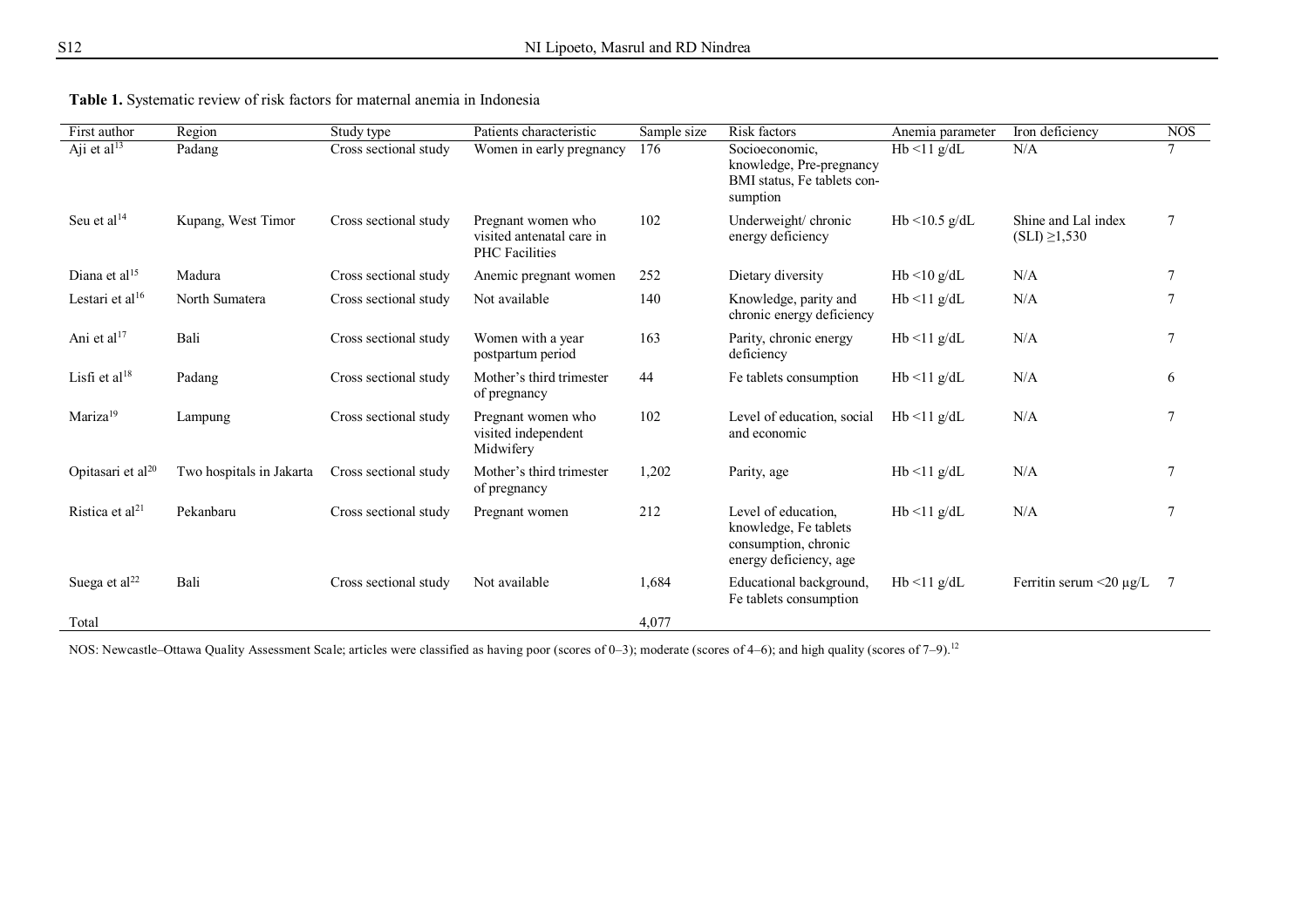|                                                                                                                                                              | Anemia              |            | Non-anemia |            |                      | Odds Ratio                                        |      | <b>Odds Ratio</b>               |  |  |
|--------------------------------------------------------------------------------------------------------------------------------------------------------------|---------------------|------------|------------|------------|----------------------|---------------------------------------------------|------|---------------------------------|--|--|
| <b>Study or Subgroup</b>                                                                                                                                     | Events Total Events |            |            |            |                      | Total Weight M-H, Random, 95% Cl                  | Year | M-H, Random, 95% CI             |  |  |
| 1.1.1 Older age                                                                                                                                              |                     |            |            |            |                      |                                                   |      |                                 |  |  |
| Ristica 2013                                                                                                                                                 | 84                  | 121        | 48         | 91         | 40.2%                | 2.03 [1.16, 3.58] 2013                            |      |                                 |  |  |
| Opitasari 2015<br>Subtotal (95% CI)                                                                                                                          | 101                 | 405<br>526 | 178        | 797<br>888 | 59.8%<br>100.0%      | 1.16 [0.87, 1.53] 2015<br>1.45 [0.84, 2.50]       |      |                                 |  |  |
| Total events                                                                                                                                                 | 185                 |            | 226        |            |                      |                                                   |      |                                 |  |  |
| Heterogeneity: Tau <sup>2</sup> = 0.11; Chi <sup>2</sup> = 3.09, df = 1 (P = 0.08); l <sup>2</sup> = 68%<br>Test for overall effect: $Z = 1.34$ (P = 0.18)   |                     |            |            |            |                      |                                                   |      |                                 |  |  |
| 1.1.2 Limited education                                                                                                                                      |                     |            |            |            |                      |                                                   |      |                                 |  |  |
| Suega 2002                                                                                                                                                   | 424                 | 858        | 354        | 826        | 44.1%                | 1.30 [1.07, 1.58] 2002                            |      |                                 |  |  |
| Ristica 2013                                                                                                                                                 | 87                  | 121        | 40         | 91         | 38.1%                | 3.26 [1.84, 5.79] 2013                            |      |                                 |  |  |
| Mariza 2016<br>Subtotal (95% CI)                                                                                                                             | 11                  | 16<br>995  | 3          | 14         | 17.8%<br>931 100.0%  | 8.07 [1.54, 42.32]<br>2.56 [1.04, 6.28]           | 2016 |                                 |  |  |
| Total events                                                                                                                                                 | 522                 |            | 397        |            |                      |                                                   |      |                                 |  |  |
| Heterogeneity: Tau <sup>2</sup> = 0.47; Chi <sup>2</sup> = 13.00, df = 2 (P = 0.002); l <sup>2</sup> = 85%                                                   |                     |            |            |            |                      |                                                   |      |                                 |  |  |
| Test for overall effect: $Z = 2.05$ (P = 0.04)                                                                                                               |                     |            |            |            |                      |                                                   |      |                                 |  |  |
|                                                                                                                                                              |                     |            |            |            |                      |                                                   |      |                                 |  |  |
| 1.1.3 Limited knowledge                                                                                                                                      |                     |            |            |            |                      |                                                   |      |                                 |  |  |
| Ristica 2013                                                                                                                                                 | 83                  | 121        | 48         | 91         | 45.5%                | 1.96 [1.11, 3.44] 2013                            |      |                                 |  |  |
| Lestari 2018                                                                                                                                                 | 27                  | 57         | 26         | 83         | 29.7%                | 1.97 [0.98, 3.96] 2018                            |      |                                 |  |  |
| Aji 2020                                                                                                                                                     | 54                  | 67         | 86         | 109        | 24.9%                | 1.11 [0.52, 2.38] 2020                            |      |                                 |  |  |
| Subtotal (95% CI)                                                                                                                                            |                     | 245        |            |            | 283 100.0%           | 1.70 [1.17, 2.49]                                 |      |                                 |  |  |
| Total events                                                                                                                                                 | 164                 |            | 160        |            |                      |                                                   |      |                                 |  |  |
| Heterogeneity: Tau <sup>2</sup> = 0.00; Chi <sup>2</sup> = 1.62, df = 2 (P = 0.45); $P = 0\%$                                                                |                     |            |            |            |                      |                                                   |      |                                 |  |  |
| Test for overall effect: $Z = 2.75$ (P = 0.006)                                                                                                              |                     |            |            |            |                      |                                                   |      |                                 |  |  |
| 1.1.4 Inadequate iron supplementation                                                                                                                        |                     |            |            |            |                      |                                                   |      |                                 |  |  |
| Suega 2002                                                                                                                                                   | 94                  | 170        | 663        | 1475       | 34.1%                | 1.51 [1.10, 2.08] 2002                            |      |                                 |  |  |
| Ristica 2013                                                                                                                                                 | 86                  | 121        | 39         | 91         | 33.3%                | $3.28$ [1.85, 5.80]                               | 2013 |                                 |  |  |
| Aji 2020                                                                                                                                                     | 20                  | 67         | 94         | 109        | 32.5%                | $0.07$ [0.03, 0.14]                               | 2020 |                                 |  |  |
| Subtotal (95% CI)                                                                                                                                            |                     | 358        |            |            | 1675 100.0%          | 0.71 [0.12, 4.34]                                 |      |                                 |  |  |
| Total events                                                                                                                                                 | 200                 |            | 796        |            |                      |                                                   |      |                                 |  |  |
| Heterogeneity: Tau <sup>2</sup> = 2.46; Chi <sup>2</sup> = 69.92, df = 2 (P < 0.00001); $P = 97\%$                                                           |                     |            |            |            |                      |                                                   |      |                                 |  |  |
| Test for overall effect: $Z = 0.37$ (P = 0.71)                                                                                                               |                     |            |            |            |                      |                                                   |      |                                 |  |  |
|                                                                                                                                                              |                     |            |            |            |                      |                                                   |      |                                 |  |  |
| 1.1.5 Greater parity                                                                                                                                         |                     |            |            |            |                      |                                                   |      |                                 |  |  |
| Ristica 2013                                                                                                                                                 | 95                  | 121        | 40         | 91         | 28.2%                | 4.66 [2.56, 8.49] 2013                            |      |                                 |  |  |
| Opitasari 2015                                                                                                                                               | 302                 | 405        | 551        | 797        | 32.3%                | 1.31 [1.00, 1.71] 2015                            |      |                                 |  |  |
| Ani 2018                                                                                                                                                     | 15                  | 100        | 2          | 63         | 15.2%                | 5.38 [1.19, 24.40] 2018                           |      |                                 |  |  |
| Lestari 2018                                                                                                                                                 | 16                  | 57         | 12         | 83         | 24.4%<br>1034 100.0% | 2.31 [1.00, 5.36]                                 | 2018 |                                 |  |  |
| Subtotal (95% Cl)                                                                                                                                            | 428                 | 683        | 605        |            |                      | 2.66 [1.20, 5.89]                                 |      |                                 |  |  |
| Total events<br>Heterogeneity: Tau <sup>2</sup> = 0.49; Chi <sup>2</sup> = 17.22, df = 3 (P = 0.0006); $P = 83\%$                                            |                     |            |            |            |                      |                                                   |      |                                 |  |  |
| Test for overall effect: $Z = 2.42$ (P = 0.02)                                                                                                               |                     |            |            |            |                      |                                                   |      |                                 |  |  |
| 1.1.6 Chronic energy deficiency (CED) where MUAC < 23.5 cm                                                                                                   |                     |            |            |            |                      |                                                   |      |                                 |  |  |
| Ristica 2013                                                                                                                                                 |                     |            |            |            |                      | 4.48 [2.45, 8.19] 2013                            |      |                                 |  |  |
| Lestari 2018                                                                                                                                                 | 96<br>15            | 121        | 42         | 91<br>83   | 62.9%                |                                                   |      |                                 |  |  |
| Seu 2019                                                                                                                                                     | 4                   | 57<br>35   | 9<br>3     | 67         | 27.7%<br>9.4%        | 2.94 [1.18, 7.29] 2018<br>2.75 [0.58, 13.06] 2019 |      |                                 |  |  |
| Subtotal (95% CI)                                                                                                                                            |                     | 213        |            |            | 241 100.0%           | 3.81 [2.36, 6.14]                                 |      |                                 |  |  |
| Total events                                                                                                                                                 | 115                 |            | 54         |            |                      |                                                   |      |                                 |  |  |
|                                                                                                                                                              |                     |            |            |            |                      |                                                   |      |                                 |  |  |
| Heterogeneity: Tau <sup>2</sup> = 0.00; Chi <sup>2</sup> = 0.76, df = 2 (P = 0.68); l <sup>2</sup> = 0%<br>Test for overall effect: $Z = 5.48$ (P < 0.00001) |                     |            |            |            |                      |                                                   |      |                                 |  |  |
|                                                                                                                                                              |                     |            |            |            |                      |                                                   |      |                                 |  |  |
|                                                                                                                                                              |                     |            |            |            |                      |                                                   |      | 0.1                             |  |  |
|                                                                                                                                                              |                     |            |            |            |                      |                                                   |      | 0.01<br>10<br>Anemia Not anemia |  |  |
|                                                                                                                                                              |                     |            |            |            |                      |                                                   |      |                                 |  |  |

**Figure 2.** Meta-analysis of the likelihood of anemia in pregnancy by maternal and child clinical metrics.

conducted in West Sumatra, Indonesia,<sup>30</sup> reported the nutrient intake of 360 pregnant mothers, indicating that their energy intake reached only two-thirds of the RDA; their iron intake was approximately half of the RDA for Indonesian people. Although their protein intake exceeded the RDA, their intake of folic acid and fiber was more than a third of the RDA. The study also reported that the median food intake of pregnant women with chronic energy deficiency was lower than normal nutritional status

for local dietary patterns. Pregnant women with normal nutritional status consumed more plant-based foods, meat, fish coconut milk, and dairy products. $31$ 

Chronic energy deficiency and anemia appear to be concurrent in pregnancy. A reduction in chronic energy deficiency may also reduce anemia. However, a study conducted in India <sup>32</sup> revealed no significant association of iron deficiency and energy intake with the risk of anemia and chronic energy deficiency. The study suggested that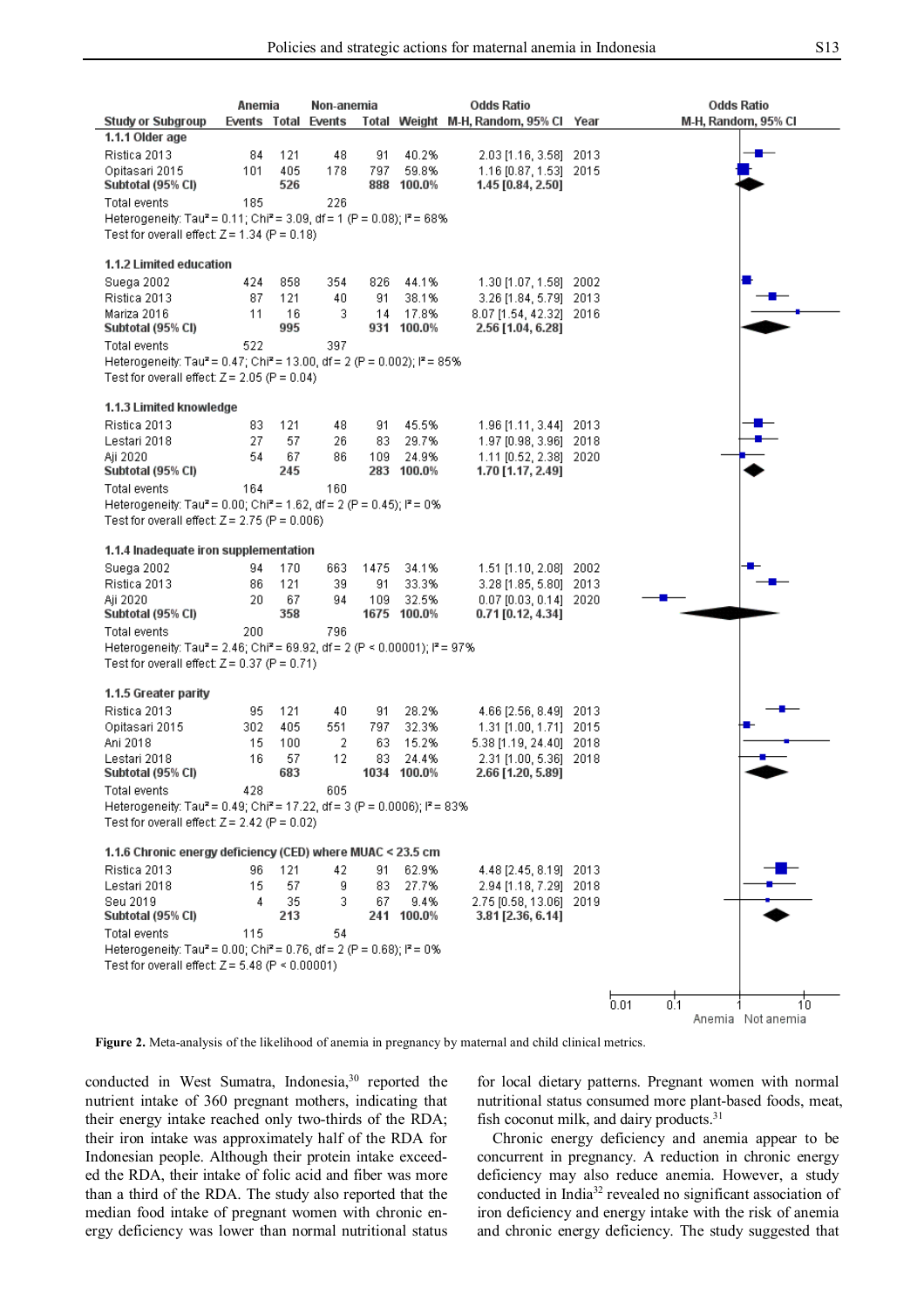

**Figure 3.** Funnel plots of risk factors for iron-deficiency anemia in pregnant women in Indonesia.

although diet optimization is obviously crucial for overall health, interventions that focus solely on diet may have limited efficacy in reducing the prevalence of anemia.

Prenatal care should be personalized to account for ethnicity, culture, education level, knowledge level on pregnancy, and diet. Educational efforts through increasing communication, information, and education can be used as a health promotion strategy in primary, secondary and tertiary education.<sup>32</sup> Information media widely used by health facilities in Indonesia tend to be conventional, namely involving counseling, brochures, and leaflets. The current rapid growth of the Internet and social media use presents an opportunity to disseminate information, increase literacy, and provide education.33 As a result, educational content can become more engaging by utilizing interactive media; information can also be more widely shared and accessible than information shared using conventional methods.

# *Future policies and strategic actions*

Many factors can affect the occurrence of maternal anemia, including chronic energy deficiency, iron deficiency in the diet, iron malabsorption, and the level of compliance with iron tablet consumption.<sup>9,10</sup> These factors are related to the knowledge of pregnant women regarding anemia and its effects and prevention methods. Knowledge is a factor that stimulates health behavior. If pregnant women understand the consequences of anemia

and how to prevent it, they will exhibit favorable health behavior.<sup>18,23</sup> For example, the problem of nutritional anemia among pregnant women in Indonesia is related to chronic energy deficiency during pregnancy, which is caused by imbalanced nutrition of both macronutrients and micronutrients. Consequently, pregnant women are at risk of nutritional disorders. This condition occurs because pregnant women have insufficient knowledge on anemia.14,17

Lack of knowledge regarding anemia affects health behavior, especially during pregnancy. Consequently, pregnant women may have suboptimal health behavior to prevent anemia in pregnancy. Pregnant women who have little knowledge on anemia may not have a balanced diet of macronutrients, micronutrients, and foods containing iron because of their ignorance both before and during pregnancy.16,21

Knowledge regarding anemia can be increased through counseling based on the characteristics of target groups to ensure that informational materials can be accepted by all pregnant women even though their characteristics are different. For example, providing education to pregnant women with a low education level requires a different method from that used to counsel highly educated pregnant women.34,35

Policies that can be enacted by the government include campaigns, advocacy, education, and behavioral change communications for the prevention of anemia in pregnant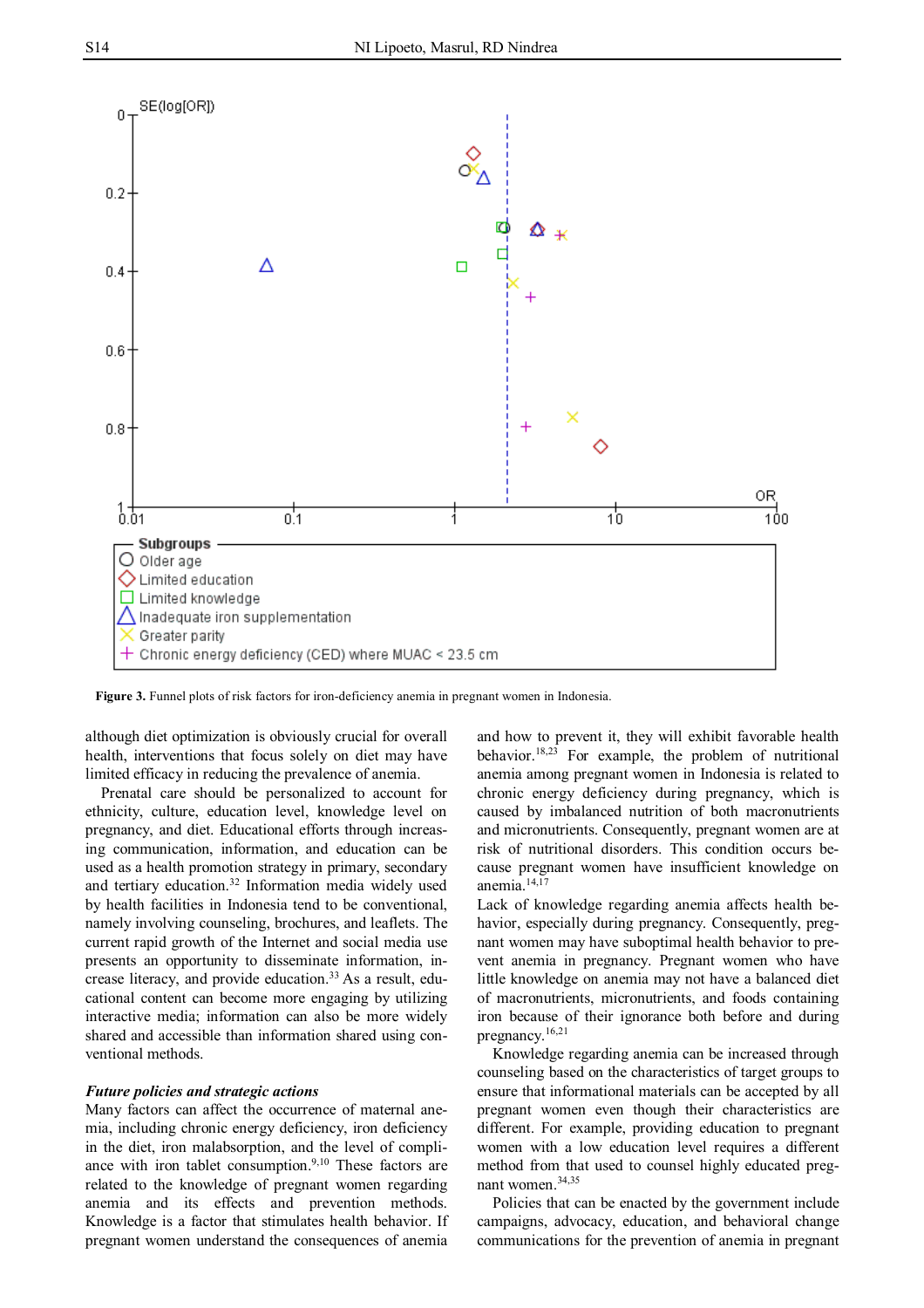

**Figure 4.** Publication bias for studies on the risk factors for iron-deficiency anemia in pregnant women in Indonesia

**Table 2.** Publication bias among studies based on Egger's and Begg's tests

| Risk factors                    | Publication bias |              |  |  |  |  |  |
|---------------------------------|------------------|--------------|--|--|--|--|--|
|                                 | Begg's test      | Egger's test |  |  |  |  |  |
| Older age                       | 0.317            | 0.310        |  |  |  |  |  |
| Limited education               | 0.602            | 0.216        |  |  |  |  |  |
| Limited knowledge               | 0.316            | 0.290        |  |  |  |  |  |
| Inadequate iron supplementation | 0.317            | 0.312        |  |  |  |  |  |
| Greater parity                  | 0.497            | 0.217        |  |  |  |  |  |
| Chronic energy deficiency       | 0.602            | 0.358        |  |  |  |  |  |

*p*>0.05, no publication bias.

women by using innovative methods and various communication channels. These policies should be aimed at the systematic and innovative dissemination of iron anemia prevention information to pregnant women to increase awareness and community commitment. This policy strategy includes (a) involving the community, mothers, and first-level health service facilities in increasing awareness of iron-deficiency anemia prevention in pregnant women and the health benefits for both pregnant women and babies as well as pregnancy outcomes and (b) developing nutritional advocacy, communication, and mass mobilization by using clear and attractive messages tailored to specific age groups and enacting strategies that can be used by all stakeholders from the central level, namely that of the Ministry of Health of the Republic of Indonesia, to the community health level, namely firstlevel health facilities and independent midwives; support

from organizations and all related parties can be disseminated through innovative communication channels, such as nonelectronic media and electronic social media.

Action programs to increase knowledge among pregnant women, namely in the form of campaigns, advertisements in various media, and collaboration with influential figures to promote prevention to the target audience and the wider community, can facilitate the prevention of maternal anemia. Radio and bus advertisements as well as leaflets, posters, and idol artists promoting anemia prevention in pregnant women improved anemia prevention in Ethiopia.<sup>35</sup> The use of posters, leaflets, and idol advertisements was effective in reducing the prevalence of maternal anemia in the Philippines.<sup>37,38</sup>

Apart from advertising, activities that empower communities are necessary to enable health cadres to recognize, prevent, and manage anemia in pregnant women,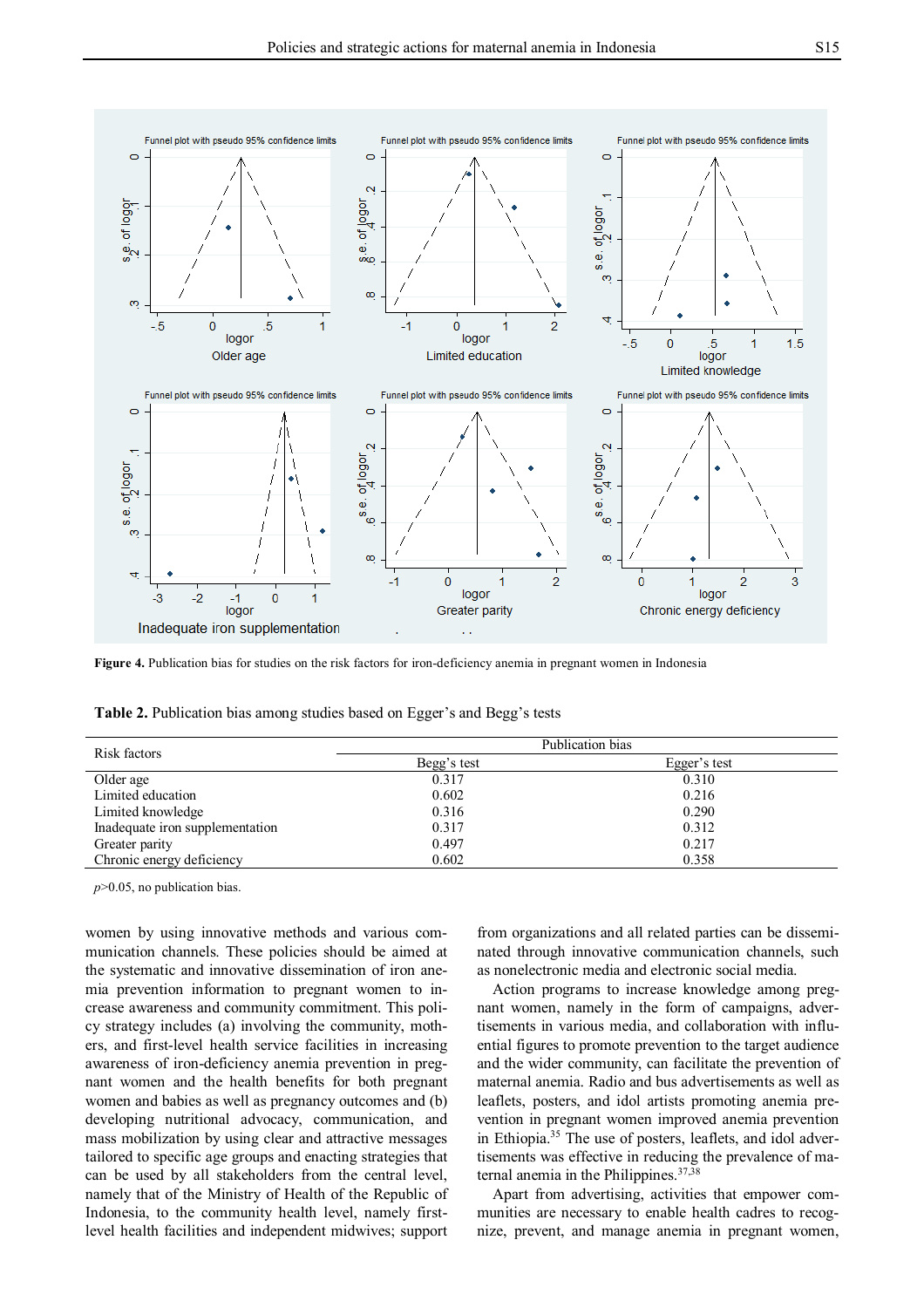thereby increasing community-based social support. Through community involvement and empowerment efforts with health cadres, support for the prevention and management of maternal anemia can increase. Community empowerment activities to prevent maternal anemia include increasing the capacity of health cadres and pregnant women in first-level health facilities through efforts to increase knowledge.

# *Conclusion*

In Indonesia, as expected, education level, health knowledge, parity, and iron supplementation (typically with folic acid) are associated with maternal anemia. The strong association of chronic energy deficiency with maternal anemia compared with any of the other factors indicate the need for more widespread of health and food system considerations. Future strategies should engage women in the reproductive age group by using programs that optimize general health and nutrition to ensure health at conception and uncompromised fetal development throughout pregnancy.

#### **ACKNOWLEDGMENT**

This study was supported by the Indonesian Danone Institute Foundation. We would like to thanks Prima Dasih for helping data collection.

#### **AUTHOR DISCLOSURES**

The authors declare no conflicts of interest.

# **REFERENCES**

- 1. World Health Organization. Anaemia. 2020 [cited 2020/08/27]; Available from: https://www.who.int/healthtopics/anaemia#tab=tab\_1.
- 2. Adam I, Khamis AH, Elbashir MI. Prevalence and risk factors for anaemia in pregnant women of eastern Sudan. Trans R Soc Trop Med Hyg. 2005;99:739-43. doi: 10.1016/j. trstmh.2005.02.008
- 3. Asrie F. Prevalence of anemia and its associated factors among pregnant women receiving antenatal care at Aymiba Health Center, northwest Ethiopia. J Blood Med. 2017;8:35- 40.
- 4. Baig-Ansari N, Badruddin SH, Karmaliani R, Harris H, Jehan I, Pasha O et al. Anemia prevalence and risk factors in pregnant women in an urban area of Pakistan. Food Nutr Bull. 2008;29:132-9.
- 5. Toteja GS, Singh P, Dhillon BS, Saxena BN, Ahmed FU, Singh RP et al. Prevalence of anemia among pregnant women and adolescent girls in 16 districts of India. Food Nutr Bull. 2006;27:311-5.
- 6. Dim CC, Onah HE. The prevalence of anemia among pregnant women at booking in Enugu, South Eastern Nigeria. Medscape Gen Med. 2007;9:11.
- 7. Namusoke F, Rasti N, Kironde F, Wahlgren M, Mirembe F. Malaria burden in pregnancy at Mulago National Referral Hospital in Kampala, Uganda. Malar Res Treat. 2010;2010: 1-10.
- 8. Ministry of Health Republic of Indonesia. Jakarta: Indonesia Basic Health Research; 2018.
- 9. Balarajan Y, Ramakrishnan U, Özaltin E, Shankar AH, Subramanian SV. Anaemia in low-income and middleincome countries. Lancet. 2011;378(9809):2123-35.
- 10. Salhan S, Tripathi V, Singh R, Gaikwad HS. Evaluation of hematological parameters in partial exchange and packed cell transfusion in treatment of severe anemia in pregnancy. Anemia. 2012;2012:608658.
- 11.Lukito W, Wahlqvist ML. Intersectoral and eco-nutritional approaches to resolve persistent anemia in Indonesia. Asia Pac J Clin Nutr. 2020;29(Suppl 1):S1-S8. doi: 10.6133/apjcn. 202012\_29(S1).01.
- 12. Liberati A, Altman DG, Tetzlaff J, Mulrow C, Gøtzsche PC, Ioannidis JP et al. The PRISMA statement for reporting systematic reviews and meta-analyses of studies that evaluate healthcare interventions: explanation and elaboration. BMJ. 2009;339:b2700.
- 13. Wells GA, Shea B, O'Connell D, Peterson J, Welch V, Losos M et al. The Newcastle-Ottawa Scale (NOS) for assessing the quality of nonrandomised studies in metaanalyses. 2009 [cited 2020/07/05]. Available from: http://www.ohri.ca/programs/clinical\_epidemiology/oxford. asp
- 14. Aji AS, Yusrawati Y, Malik SG, Lipoeto NI. Prevalence of anemia and factors associated with pregnant women in West Sumatra, Indonesia: Findings from VDPM Cohort Study. Indonesian Journal of Nutrition and Dietetics. 2020;7:1-12. (In Indonesian)
- 15. Seu MMV, Mose JC, Panigoro R, Sahiratmadja E. Anemia prevalence after iron supplementation among pregnant women in midwifes practice of primary health care facilities in Eastern Indonesia. Anemia. 2019;2019:1413906.
- 16. Diana R, Khomsan A, Anwar F, Christianti DF, Kusuma R, Rachmayanti RD. Dietary quantity and diversity among anemic pregnant women in Madura Island, Indonesia. J Nutr Metab. 2019;2019:2647230.
- 17. Lestari S, Fujiati II, Keumalasari D, Daulay M, Martina SJ, Syarifah S. The prevalence of anemia in pregnant women and its associated risk factors in North Sumatera, Indonesia. IOP Conference Series: Earth and Environmental Science. 2018;125:012195.
- 18. Ani LS, Utami NWA, Weta IW, Darmayani IGAS, Suwiyoga K. Anemia in preconception women in Sideman Sub District Karangasem Regency, Bali-Indonesia. Gineco eu. 2018; 14:131-4.
- 19. Lisfi I, Serudji J, Kadri H. Relationship between iron tablet consumption and anemia among third trimester pregnant mothers of Air Dingin Public Health Centre in Padang. Jurnal Kesehatan Andalas. 2017;6:191-5. doi: 10.25077/jka. v6i1.669. (In Indonesian)
- 20. Mariza A. Relationship between level of education and socioeconomic status with anemia among pregnant mothers in Primary Health Care of Yohan Way Halim Bandar Lampung 2015. Jurnal Kesehatan Holistik. 2016;10:5-8. doi: 10. 33024/hjk.v10i1.114. (In Indonesian)
- 21. Opitasari C, Andayasari L. Young mothers, parity and the risks of anemia in the third trimester of pregnancy. Health Science Journal of Indonesia. 2015;6:7-11. (In Indonesian)
- 22. Ristica OD. Risk factors related to anemia in pregnant women. Jurnal Kesehatan Komunitas. 2013;2:78-82. (In Indonesian)
- 23. Suega K, Dharmayuda TG, Sutarga IM, Bakta IM. Irondeficiency anemia in pregnant women in Bali, Indonesia: a profile of risk factors and epidemiology. Southeast Asian J Trop Med Public Health. 2002;3:604-7.
- 24. Ministry of Health of Indonesia. Basic Health Research. Jakarta: Ministry of Health of Indonesia; 2013.
- 25. Ministry of Health of Indonesia. Basic Health Research. Jakarta: Ministry of Health of Indonesia; 2018.
- 26. Schultink W. Iron-supplementation programmes: Compliance of target groups and frequency of tablet intake. 1996. [cited 2020/11/15]; Available from: http://www.unu.edu/ unupress/food/8F171e/8F171E06.htm.
- 27. Seck BC, Jackson RT. Determinants of compliance with iron supplementation among pregnant women in Senegal. Public Health Nutr. 2008;11:596-605.
- 28. Shaheen R, Lindholm L. Quality of life among pregnant women with chronic energy deficiency in rural Bangladesh. Health Policy. 2006;78:128-34.